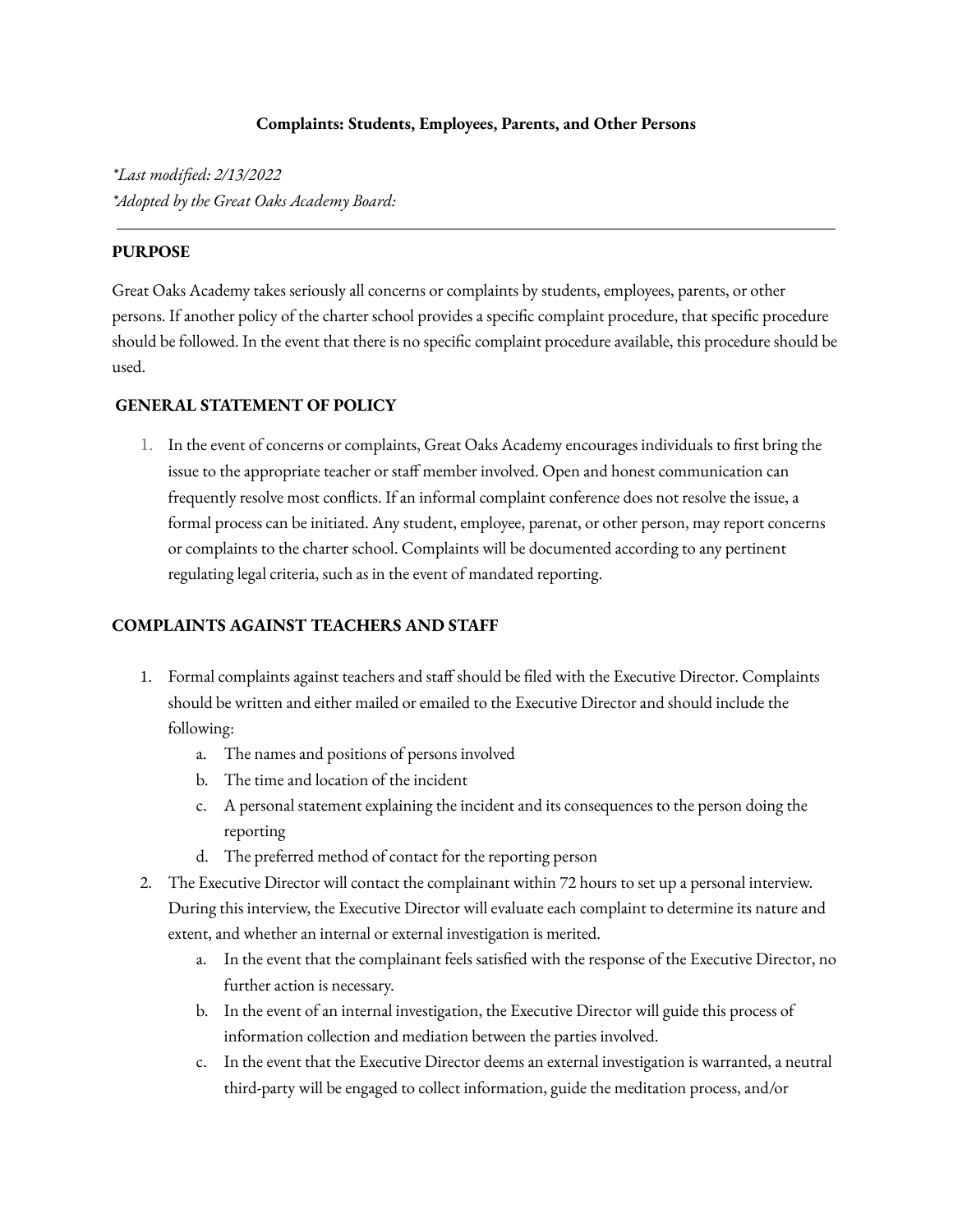provide the Director with a recommendation for the official resolution of the complaint. The Director will then determine how best to implement this resolution for all parties involved. The designated investigator shall ascertain details concerning the complaint and respond in a reasonably prompt manner to the appropriate administrator concerning the status or outcome of the matter.

- d. The Executive Director is responsible for keeping the complainant up to date on any developments or resolutions that arise. The response to the complaining party shall be consistent with the rights of others under the applicable provisions of Minn. Stat. Ch. 13 (Minnesota Government Data Practices Act) or other law.
- 3. If disciplinary action is required, the Director shall follow the procedure outlined in the [Employee](https://greatoaksacademymn.com/wp-content/uploads/2021/03/GOA-Employee-Discipline-Suspension-Removal-Policy.docx) Discipline, [Suspension,](https://greatoaksacademymn.com/wp-content/uploads/2021/03/GOA-Employee-Discipline-Suspension-Removal-Policy.docx) Removal Policy.

# **COMPLAINTS AGAINST THE EXECUTIVE DIRECTOR**

- 1. If the complaint is against the Executive Director, the complaint should be filed with the Board Chair. Complaints should be written and either mailed or emailed to the Board Chair and should include the following:
	- a. The names and positions of persons involved
	- b. The time and location of the incident
	- c. A personal statement explaining the incident and its consequences to the person doing the reporting
	- d. The preferred method of contact for the reporting person
- 2. The Board Chair will contact the complainant within 72 hours to set up a personal interview. He or she will then present the findings of this interview to the Board of Directors at the next board meeting, or, if he or she finds it necessary, at an emergency board meeting. At this meeting, the Board of Directors shall determine whether an internal or external investigation should be conducted.
	- a. In the event that the complainant feels satisfied with the response of the Executive Director, no further action is necessary. The complaint and its resolution must still be presented to the Board of Directors at the next board meeting.
	- b. In the event of an internal investigation, the Board Chair will guide this process of information collection and mediation between the parties involved.
	- c. In the event that the Board Chair deems an external investigation is warranted, a neutral third-party will be engaged to collect information, guide the meditation process, and/or provide the Director with a recommendation for the official resolution of the complaint. The Director will then determine how best to implement this resolution for all parties involved. The designated investigator shall ascertain details concerning the complaint and respond in a reasonably prompt manner to the appropriate administrator concerning the status or outcome of the matter.